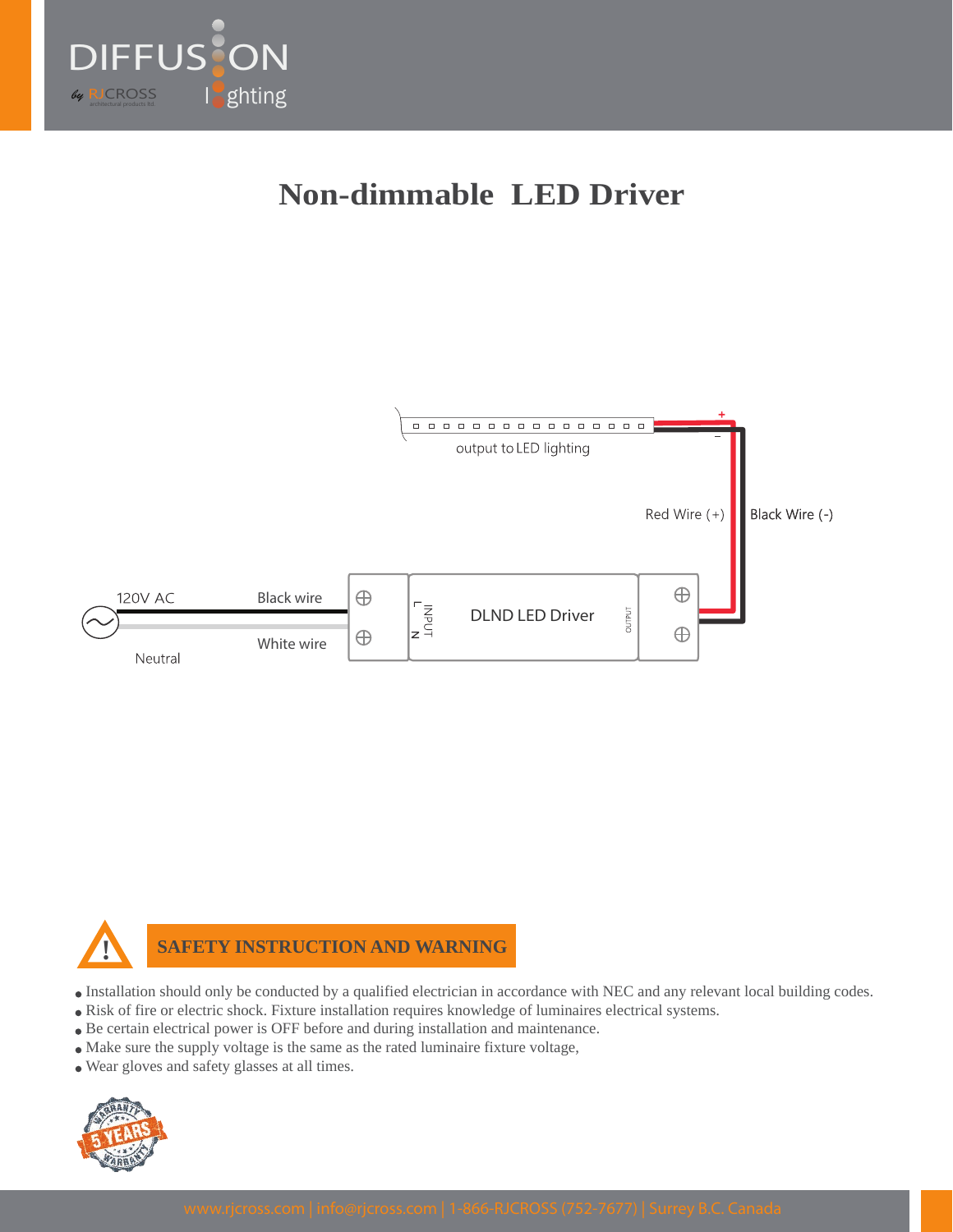

## **Installation**





## **Step 1.**

Remove the caps on the drivers to be able to see the green color terminals.

#### **Step 2.**

Insert the Black wire (Line) and White wire (Neutral) from the panel into the driver and secure the screw.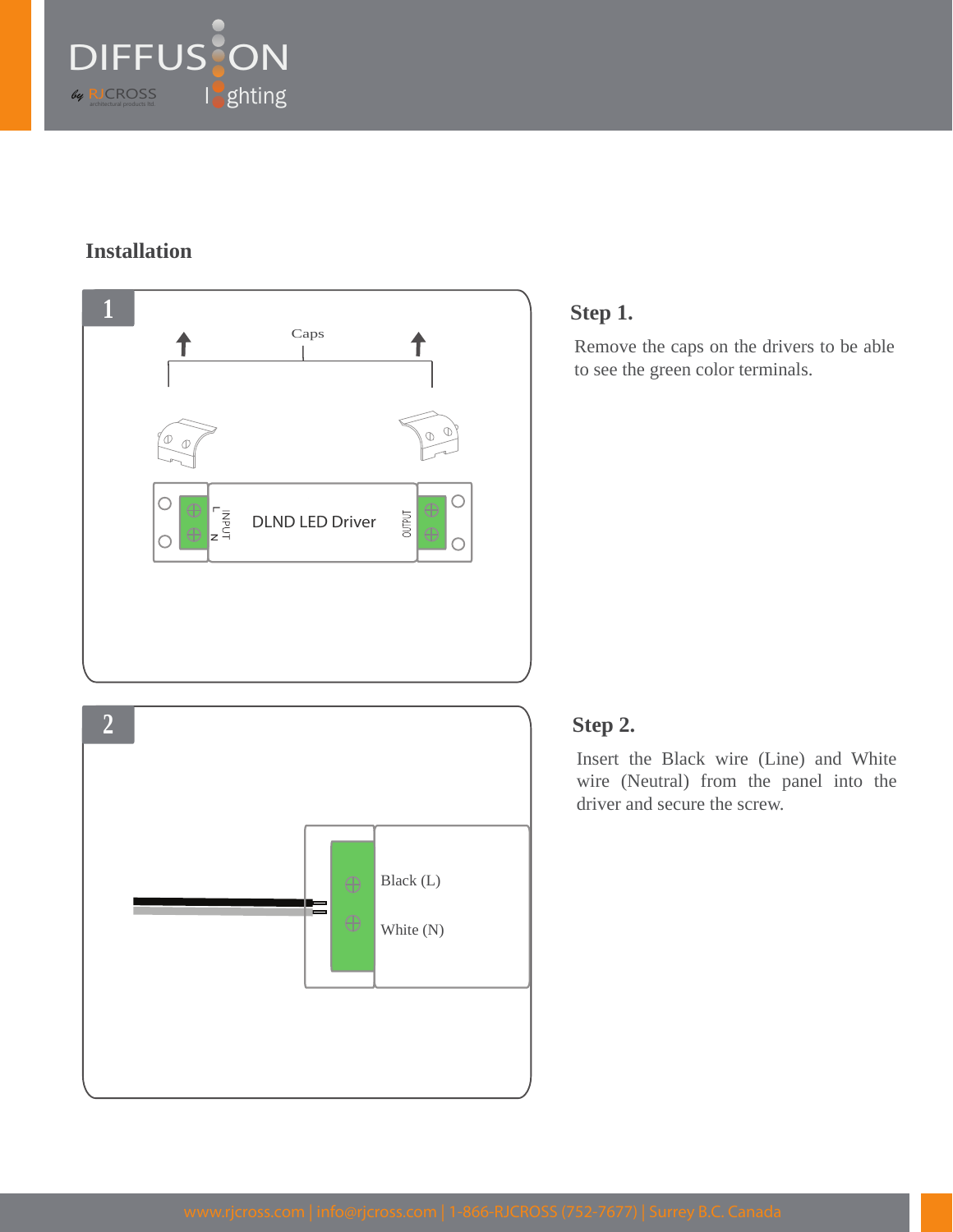





# **Step 3.**

Fasten the wires from the LED strip into the output.

# **Step 4.**

Fasten the caps on the driver